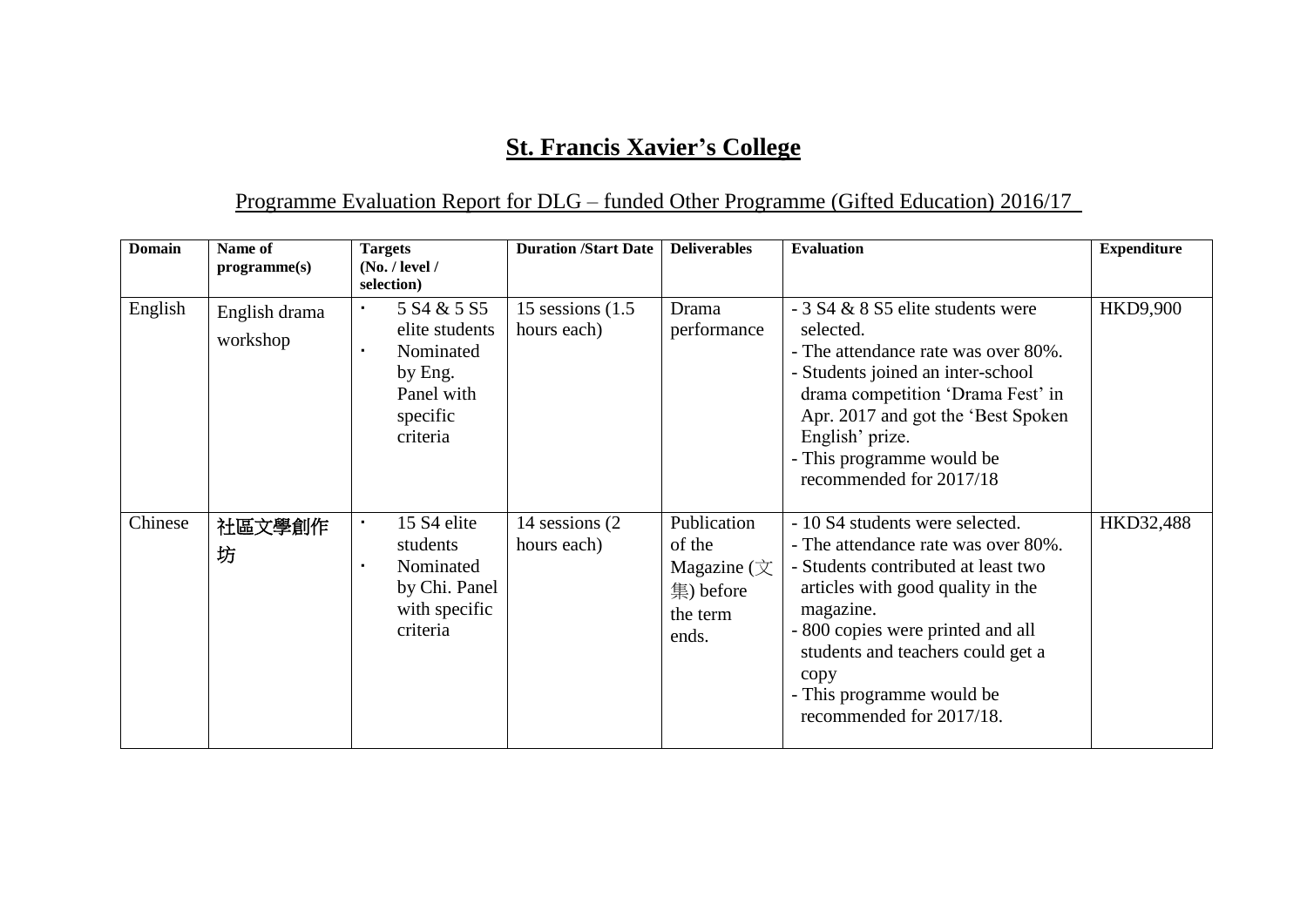| Chinese | 中五寫作拔尖                                                   | 30 S5 elite<br>students<br>Nominated<br>$\blacksquare$<br>by Chi. Panel<br>with specific<br>criteria | 6 copies of<br>writing                        | Course<br>material,<br>students'<br>work   | - 24 S5 elite students were selected.<br>- Only 3 copies of writing were<br>designed.<br>- The attendance rate was over 80%<br>- Most of the students completed all<br>the writings.<br>-This programme would be<br>recommended for 2017/18     | HKD2,090         |
|---------|----------------------------------------------------------|------------------------------------------------------------------------------------------------------|-----------------------------------------------|--------------------------------------------|-------------------------------------------------------------------------------------------------------------------------------------------------------------------------------------------------------------------------------------------------|------------------|
| Chinese | 中六寫作拔尖                                                   | 30 S6 elite<br>students<br>Nominated<br>by Chi. Panel<br>with specific<br>criteria                   | 6 copies of<br>writing                        | Course<br>material,<br>students'<br>work   | - 26 S6 elite students were selected.<br>- Only 5 copies of writing were<br>designed.<br>- The attendance rate was over 80%<br>- Most of the students completed all<br>the writings.<br>- This programme would be<br>recommended for 2017/18    | HKD 4,712        |
| Maths   | Enhancement<br>course for elite<br>students in<br>Maths. | 15 S4 & 15<br>S5 elite<br>students<br>Nominated<br>by Maths.<br>Panel with<br>specific<br>criteria   | 4 Saturday<br>sessions $(1.5)$<br>hours each) | Course<br>material,<br>home<br>assignments | - The attendance rate was over 80%<br>- Most students found that they were<br>satisfactory about the course<br>- Students found helpful and they<br>stayed the top ranks in examination<br>- This programme would be<br>recommended for 2017/18 | <b>HKD 9,280</b> |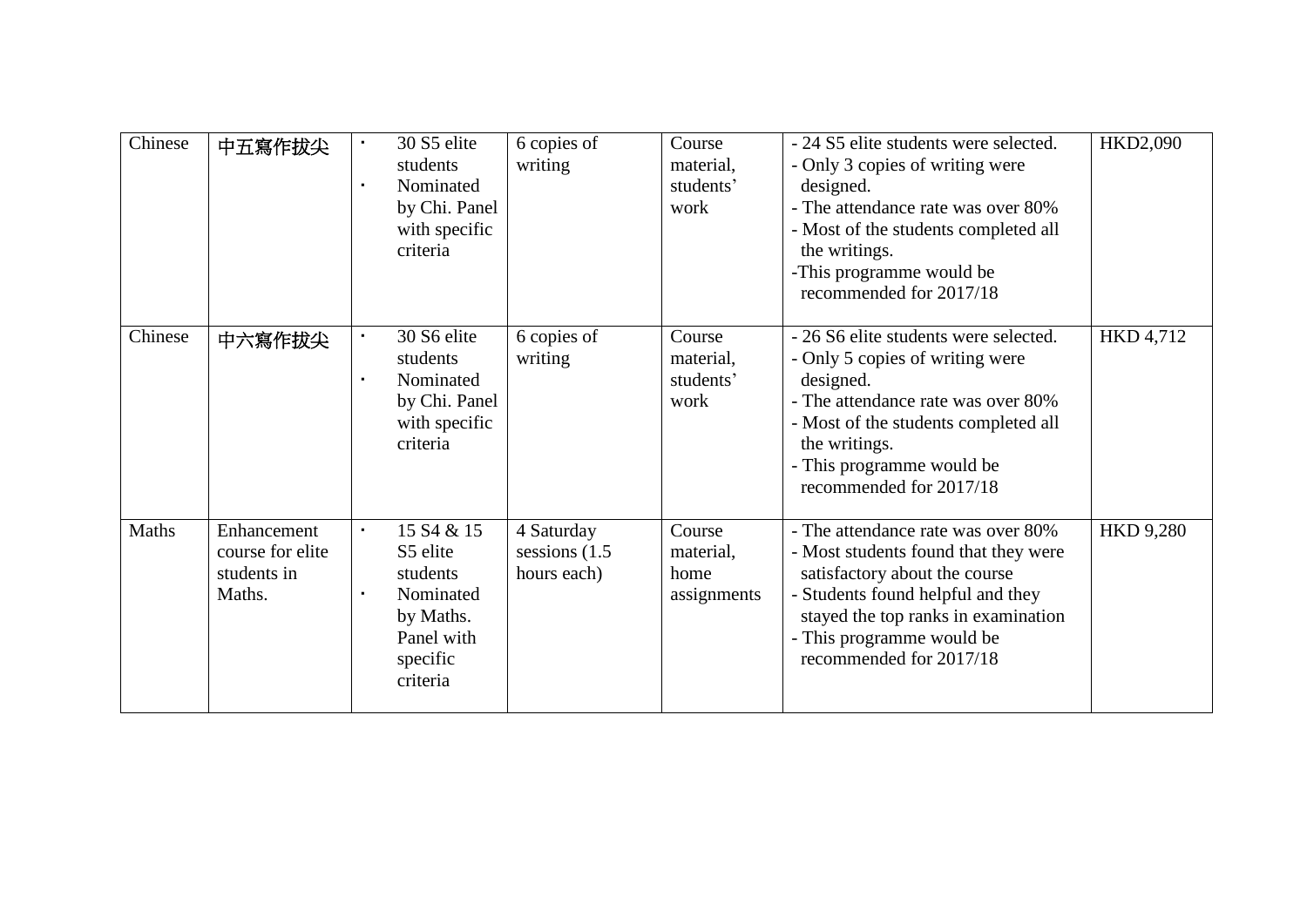| Maths      | Publishing a          | 5 S5 elite                          | 600 copies        | Maths         | - The magazine was around 100 pages               | HKD11,600       |
|------------|-----------------------|-------------------------------------|-------------------|---------------|---------------------------------------------------|-----------------|
|            | <b>Maths Magazine</b> | students                            |                   | magazine      | Students contributed one or two                   |                 |
|            | by elite students     | Nominated                           |                   | were          | articles with good quality                        |                 |
|            |                       | by Maths.                           |                   | published at  | - 800 copies were printed and all                 |                 |
|            |                       | Panel with                          |                   | the term end. | students and teachers could get a                 |                 |
|            |                       | specific                            |                   |               | copy.                                             |                 |
|            |                       | criteria                            |                   |               | - This programme would be                         |                 |
|            |                       |                                     |                   |               | recommended for 2017/18.                          |                 |
| Physics    | Enhancement           | 5 S <sub>4</sub> & 5 S <sub>5</sub> | 8 Saturday        | Course        | - 7 S4 elite students were selected.              | <b>HKD4,800</b> |
|            | course for elite      | elite students                      | sessions (3 hours | material,     | - 13 S5 elite students were selected to           |                 |
|            | students in           | Nominated                           | each)             | students'     | join another inter-school competition             |                 |
|            | Physics               | by Physics                          |                   | work          | SSMSC.                                            |                 |
|            |                       | Panel with                          |                   |               | - The attendance rate was over 80%                |                 |
|            |                       | specific                            |                   |               | - Students reflected with positive                |                 |
|            |                       | criteria                            |                   |               | responses and performed well in the               |                 |
|            |                       |                                     |                   |               | course                                            |                 |
|            |                       |                                     |                   |               | - They joined an inter-school                     |                 |
|            |                       |                                     |                   |               | competition Physics Olympid and                   |                 |
|            |                       |                                     |                   |               | one of them got the 2 <sup>nd</sup> Honour prize. |                 |
|            |                       |                                     |                   |               | - This programme would be                         |                 |
|            |                       |                                     |                   |               | recommended for 2017/18                           |                 |
|            |                       |                                     |                   |               |                                                   |                 |
| <b>ICT</b> | Enhancement           | 5 S <sub>4</sub> & 5 S <sub>5</sub> | 4 Saturday        | Course        | - 3 S4, 7 S5 and 5 S6 students were               | <b>HKD2,000</b> |
|            | course for elite      | elite students                      | sessions (1.5)    | material,     | selected and they attended all                    |                 |
|            | students in ICT       | Nominated                           | hours each)       | students'     | sessions on time                                  |                 |
|            |                       | by ICT Panel                        |                   | work          | - They joined an inter-school                     |                 |
|            |                       | with specific                       |                   |               | competition HKOI and got 1 silver                 |                 |
|            |                       | criteria                            |                   |               | prize in Dec., 2016.                              |                 |
|            |                       |                                     |                   |               | - This programme would be                         |                 |
|            |                       |                                     |                   |               | recommended for 2017/18                           |                 |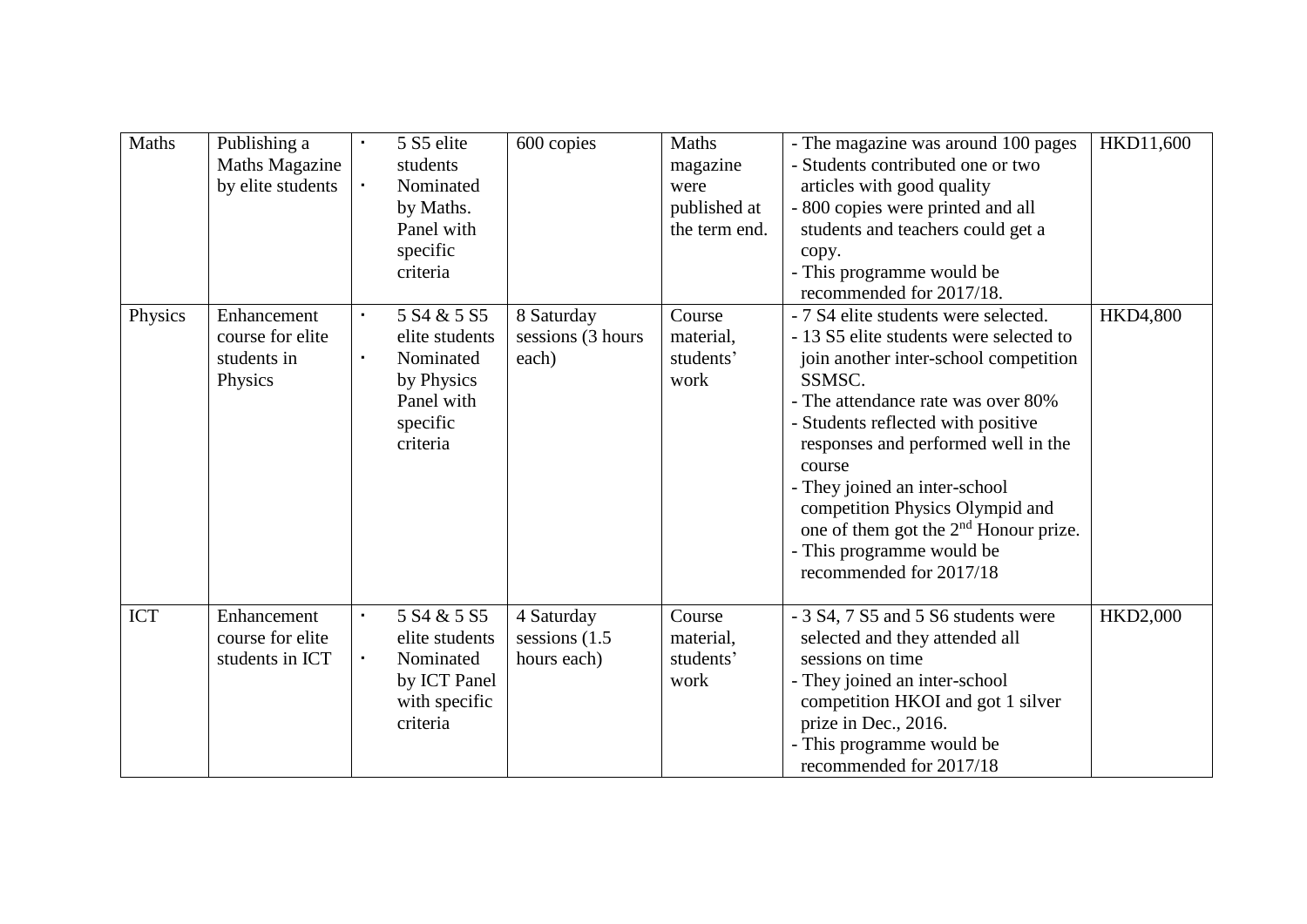| Science<br>Subjects | Enhancement<br>course for elite<br>students in<br>Maths., Phy.,<br>Chem., Bio.,<br>M2, BAFS,<br>C. Hist | 80 S6 elite<br>students<br>Nominated<br>by Sci.<br>subject<br>panels with<br>specific<br>criteria       | 7 Saturday<br>sessions (3 hours<br>each) | Course<br>material,<br>students'<br>work           | -44 S6 elite students were selected.<br>- 6 Saturday sessions (2 hours each)<br>arranged.<br>- The attendance rate was 85%<br>- Students reflected with positive<br>responses and performed satisfactory<br>in the course.<br>- This programme would be<br>recommended for 2017/18.      | HKD14,400       |
|---------------------|---------------------------------------------------------------------------------------------------------|---------------------------------------------------------------------------------------------------------|------------------------------------------|----------------------------------------------------|------------------------------------------------------------------------------------------------------------------------------------------------------------------------------------------------------------------------------------------------------------------------------------------|-----------------|
| BAFS#               | Classification of<br><b>HKDSE</b><br>Questions by<br>topics for elite<br>students in<br><b>BAFS</b>     | All S4, S5,<br>S6 elite<br>students<br>Nominated<br>by BAFS<br>Panel with<br>specific<br>criteria       | 50 hours<br>$(\$50 @ 1 hour)$            | The task<br>were<br>completed by<br>the $1st$ term | - The classification of questions by<br>topics is uploaded to school intranet.<br>- it was shared by all S4, S5 and S6<br>elite students.<br>- Students reflected with positive<br>responses and considered it can help<br>in their study.                                               | HKD2,450        |
| Physics#            | Enhancement<br>course for elite<br>students in<br>Physics                                               | 13 S5 elite<br>$\bullet$ .<br>students<br>Nominated<br>by Physics<br>Panel with<br>specific<br>criteria | 6 sessions<br>$(1.5$ hours each)         | Course<br>material,<br>students'<br>work           | - The attendance rate was over 80%<br>- Students reflected with positive<br>responses and performed well in the<br>course<br>- They joined an inter-school<br>competition SSMSC and three of<br>them attained distinction level.<br>- This programme would be<br>recommended for 2017/18 | <b>HKD3,000</b> |